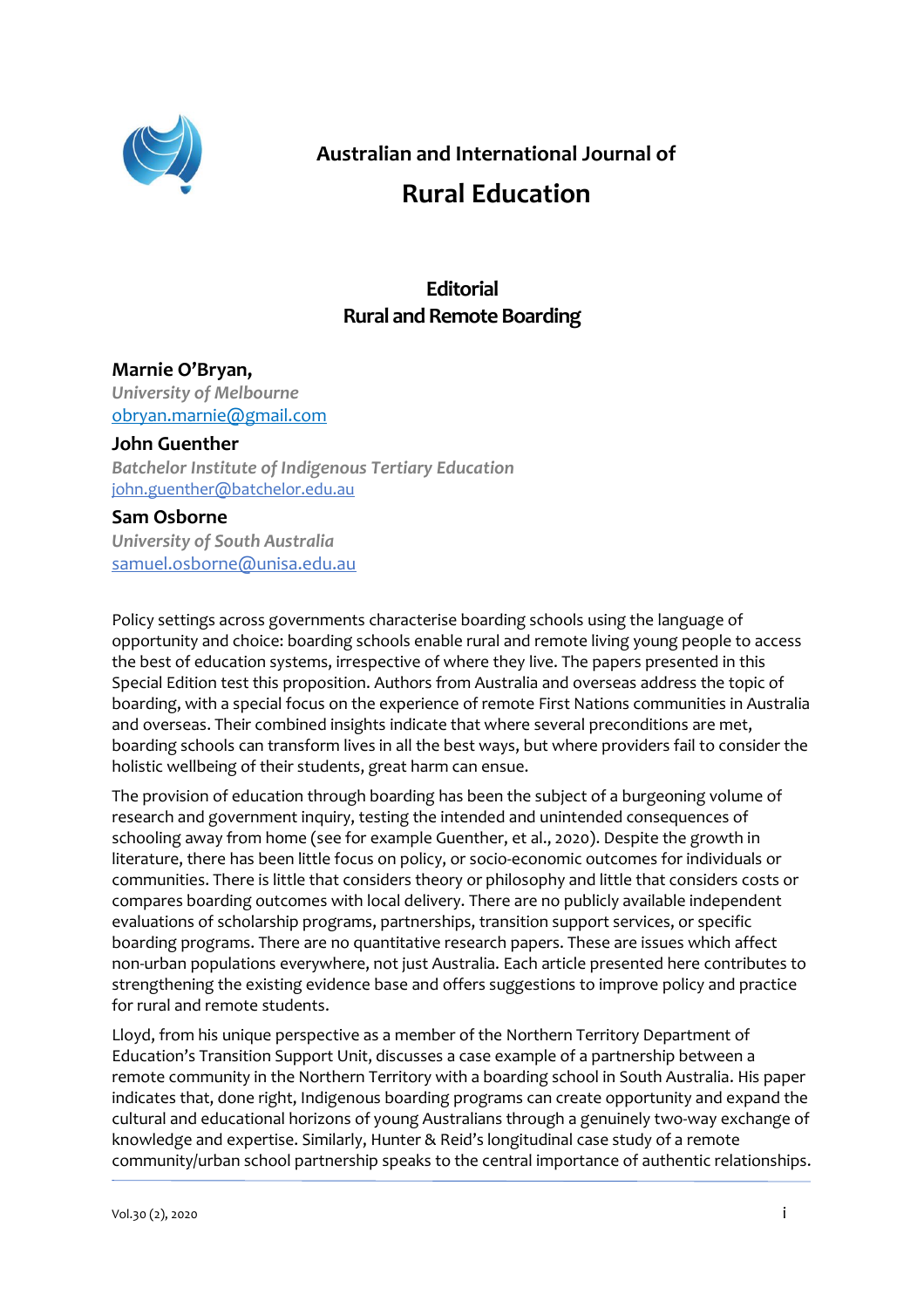The authors challenge metrocentric understandings of 'success', arguing that the benefits of education engagement facilitated by the partnership here cannot be adequately recognised by reference to a one-size-fits-all scale of achievement. All three authors acknowledge the organic and relationally-driven foundations to the partnerships they describe.

That such underpinnings can be applied at scale is demonstrated in Finnan's ethnographic study of the largest residential school for First Nations' students in the world. A school of more than 27,000 students is inconceivable in an Australian context, but that is the student population of the Kalinga Institute of Social Sciences (KISS) situated in Odisha, central India. The author acknowledges the many pitfalls which can beset young people separated from family, community and culture and resident in a 'total institution', but concludes that on balance the school manages to live up to its mandate as a "*castle of hope*".

Finnan cautions that educators must be attuned to the needs of those students who might "*fall through the cracks and leave the school ill-equipped for life in either the mainstream or the village*". Her concerns are echoed by other authors in this Special Edition, who focus on the health, and particularly mental health, implications of boarding at schools away from home.

Rutherford, Britton, McCalman, Adams, Wenitong, & Stewart draw attention to the fact that the attendance of many Indigenous adolescents from remote communities at boarding schools creates a need for these schools to prioritise and proactively create opportunities that build and nurture student resilience. Their paper reports findings from a participatory action research project which set out to develop and implement a two-year STEP-UP intervention with boarding schools, designed to create supportive environments for improving the psychosocial resilience and wellbeing of remote-living Indigenous students. The research team identified six resilience building domains as key elements that influence student resilience and social and emotional wellbeing at school: valuing culture and identity; developing cultural leadership; nurturing strong relationships; social and emotional skill building; creating a safe and supportive environment and; building staff capacity. Their work provides guidance and support for school leaders to prioritise and plan for meaningful actions, at both a school policy and budgeting level, as they invest in building the capacity of staff to provide appropriate support for First Nations students.

Similarly, Lester & Mander's paper investigates the mental health and wellbeing of students transitioning to a boys' only boarding school. It uses longitudinal data to investigate the social, emotional and mental wellbeing of boarding and non-boarding students following involvement in a 'Connect Programme' during the transition from primary school to secondary school. Findings suggest the intervention was successful in minimising the differences in factors associated with academic, emotional and mental wellbeing between boarding and non-boarding students at three months and 6 months post-transition. The work highlights the importance of transition programs in the promotion of a positive sense of wellbeing.

Gaining an understanding about non-cognitive aspects of what contributes to achieving success at school is foundational to setting students up to succeed (Australian Council for Educational Research, 2018). In particular, fostering a sense of belonging has been shown to be an important schooling outcome in its own right, and for some students, is indicative of not only of educational success, but also of long-term health and well-being (OECD, 2004) . It is concerning, therefore, that First Nations young people in Australia report significantly lower levels of belonging at school than their non-Indigenous peers (Australian Council for Educational Research, 2018). Whettingsteel, Oliver & Tiwari take statistics such as these as the starting point for an investigation of how the built environment can impact a student's sense of belonging at school. The findings of this Participatory Action Research suggest that interior design and spatial perspectives have a role in facilitating increased positive experiences and educational outcomes for First Nations students.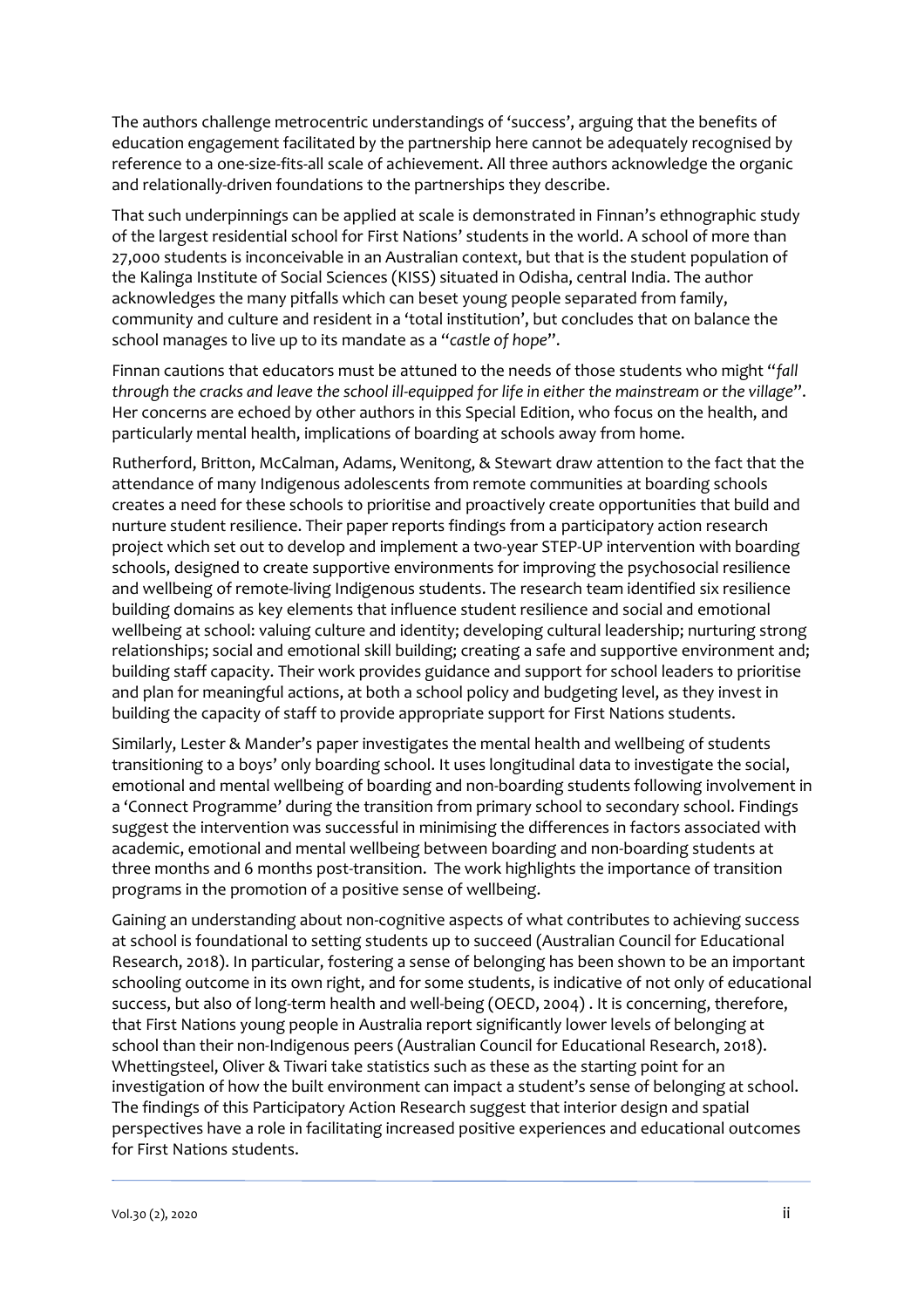Finally, Guenther and Osborne's paper focuses on the persistent problem of lack of education opportunity available to remote living families. Faced with a choice between sub-optimal local provision and secondary schools 'off country', parents are ill-equipped to fully endorse the type of education their child should receive. Forced into sending children to boarding schools which may or may not provide any degree of cultural safety and where curriculum does not typically embrace the cultural and linguistic heritage young people bring with them to school, 'choice' becomes an ontological issue, going to the very heart of identity.

Our two Rural Connections papers provide perspectives from boarding providers in remote and urban parts of Western Australia. Mander & Hasking's Rural Connections paper reflects on the experience of practitioners working at the coal face with First Nations boarders far from home. The authors present a developmental and mental ill-health perspective on the transition to secondary school for boarding students, where mental ill health refers to a range of sub-clinical problems that can impact on how individuals feel, think and behave. They draw attention to the lack of knowledge of the antecedents and types of risk factors that may contribute to mental illhealth among young people who school away from home and family, particularly among Aboriginal and Torres Strait Islander boarding students. The paper is a 'call to action' for practitioners and policy makers to better recognize the prevalence and severity of mental illhealth amongst boarders and to develop culturally informed and responsive practices. In particular, the authors encourage service providers to reconceptualise boarding school as a 'window of opportunity' to offer positive intervention and prevention for young people experiencing or at risk of mental ill-health or mental illness.

Lobb, in his Rural Connections article, distils principles of powerful engagement in a remotely located boarding facility, into "*The 4 R's*": respect, responsibility, reciprocity and relationship. Those factors are evident as the cornerstones of a school-community partnership also described by Lloyd in his research paper.

The papers in this Special Edition speak to the potential for boarding schools to contribute to the empowerment of rural/remote living and culturally oriented young people. They speak also to the central importance of relationship, and the heavy cost of failing to engage with the wider context of students' lives. That the issues raised here are of particular importance in the Australian context is highlighted by continued policy reliance on boarding schools in preference to investing in secondary programs in rural and remote areas.

The topics covered here demonstrate some of the fundamental weaknesses of an educational model that causes secondary problems which in turn need to be solved—from mental health and wellbeing concerns (Lester & Mander; Mander and Hasking), to a need for belonging (Whettingsteel et al.) to interventions designed for resilience-building (Rutherford et al.), to fundamental principles of partnership development (Lloyd) to issues related to access (Guenther & Osborne). The case for boarding as a vehicle for equitable education delivery is yet to be made and the benefit of boarding schools for rural and remote students, and the communities they come from is yet to be demonstrated. The 'hope' of boarding, picking up on Finnan's title, remains just that for many students and their parents. But the papers certainly do point to hope being realised for at least some (Finnan; Lloyd; Hunter & Reid; Lobb) and this should give us some confidence that learnings from research are being translated into better policy and practice.

What also stands out from this set of papers is the disproportionate impact of boarding on First Nations families living in rural and remote contexts. The papers challenge policy makers and practitioners to look with fresh eyes at the barriers to engagement which face too many First Nations families and young people in the education system. The First Peoples of this land are custodians of diverse and globally significant knowledges. We are all the poorer when education systems fail to support their maintenance.